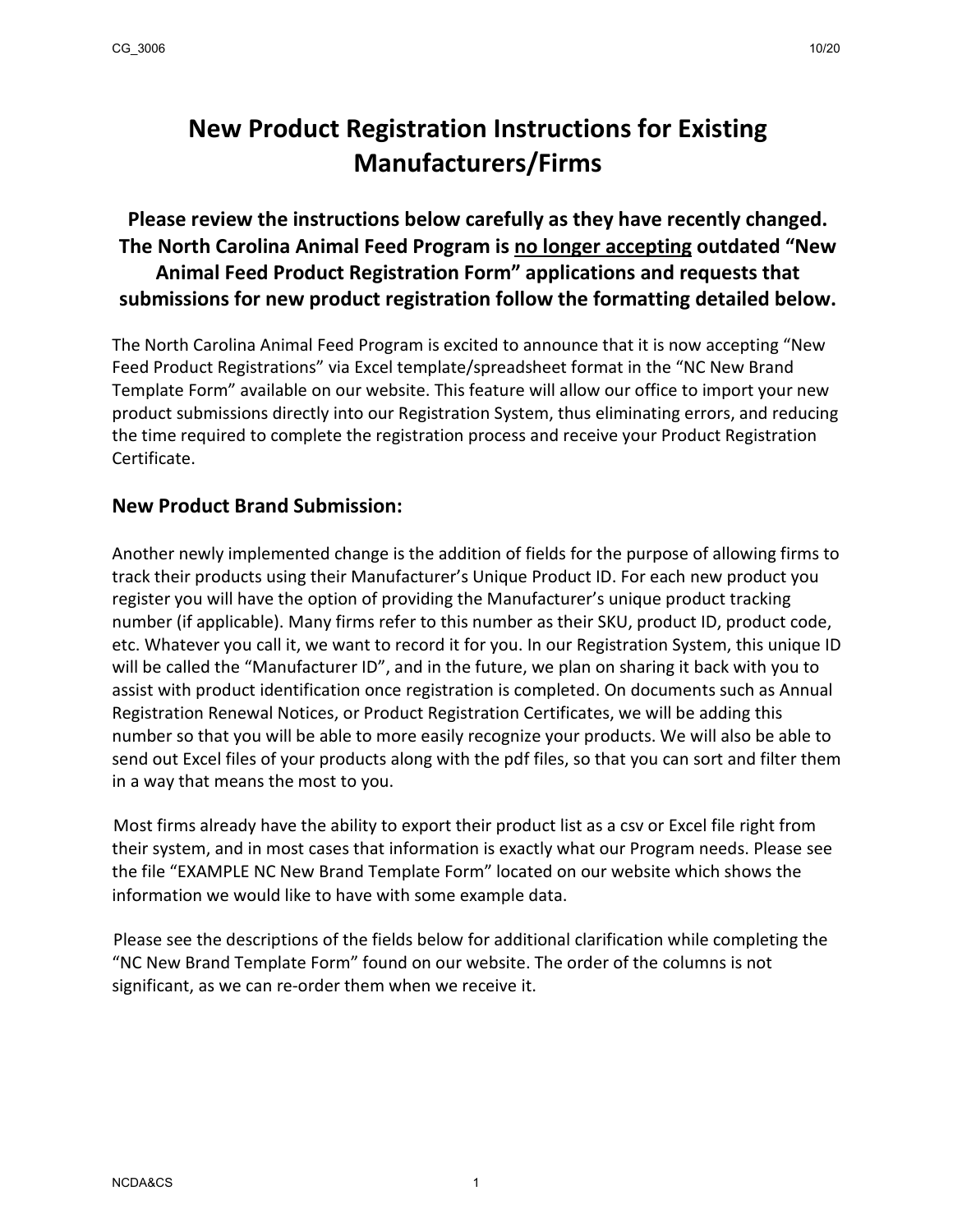**Brand Name**: Brand/Product name only, must be listed **EXACTLY** as it appears on the product label or packaging. Please DO NOT include product ID's, SKU's or other Manufacturer unique product identifiers in the Brand Name. See "Manufacturer ID" section for instructions on how to provide this information.

**Fee**: The NC Registration Fee. Including the dollar sign and/or decimals is optional and not required.

**\$5.00 per Brand sold in packages over 5 lbs \$40.00 per Brand sold in packages of 5 lbs or less \$45.00 per Brand sold in packages of 5 lbs or less & over 5 lbs \$12.00 per Brand sold in Canned or Hermetically Sealed Containers** *(DELINQUENCY FEES: \$30.00 per product if applicable for late registration)*

**Class**: Livestock Feed, Feed Additive, Pet Food, Pet Treat, Mineral Premix, Specialty Pet, etc.

**Composition Type**: Pellet, Moist, Semi-Moist, Baked, Liquid, Kibble, Crumble, etc.

**Manufacturer ID**: Your firm's Unique Product Identifier that you utilize to track each product.

**NADA Number**: Only applicable for **medicated feeds**. If no medicated feeds, leave blank.

**UPC Codes**: If you wish to have this number added for your convenience, please do so. You can add as many UPC Codes per product as you wish. Please separate each code with a comma and no spaces.

If you have any questions regarding this new process or information included on the "NC New Brand Template Form", please send an email with your question and information to [ncfeed.registration@ncagr.gov](mailto:ncfeed.registration@ncagr.gov) and our office will respond as soon as possible to address your questions. Please make sure to include your NCFeed ID within the subject line of the email.

## **Product Label Submission:**

The final change implemented impacts how our Program would prefer to receive and review your firm's product labels. For those firms who would like to transition to all digital file submission (doc, pdf, jpg, pfg, etc.), we have several options available at this time.

1. The Firm establishes and manages a shared drive/space where they provide the NC Animal Feed Program registration personnel access to search for, view and print current labels of products registered in NC. This library can include products being